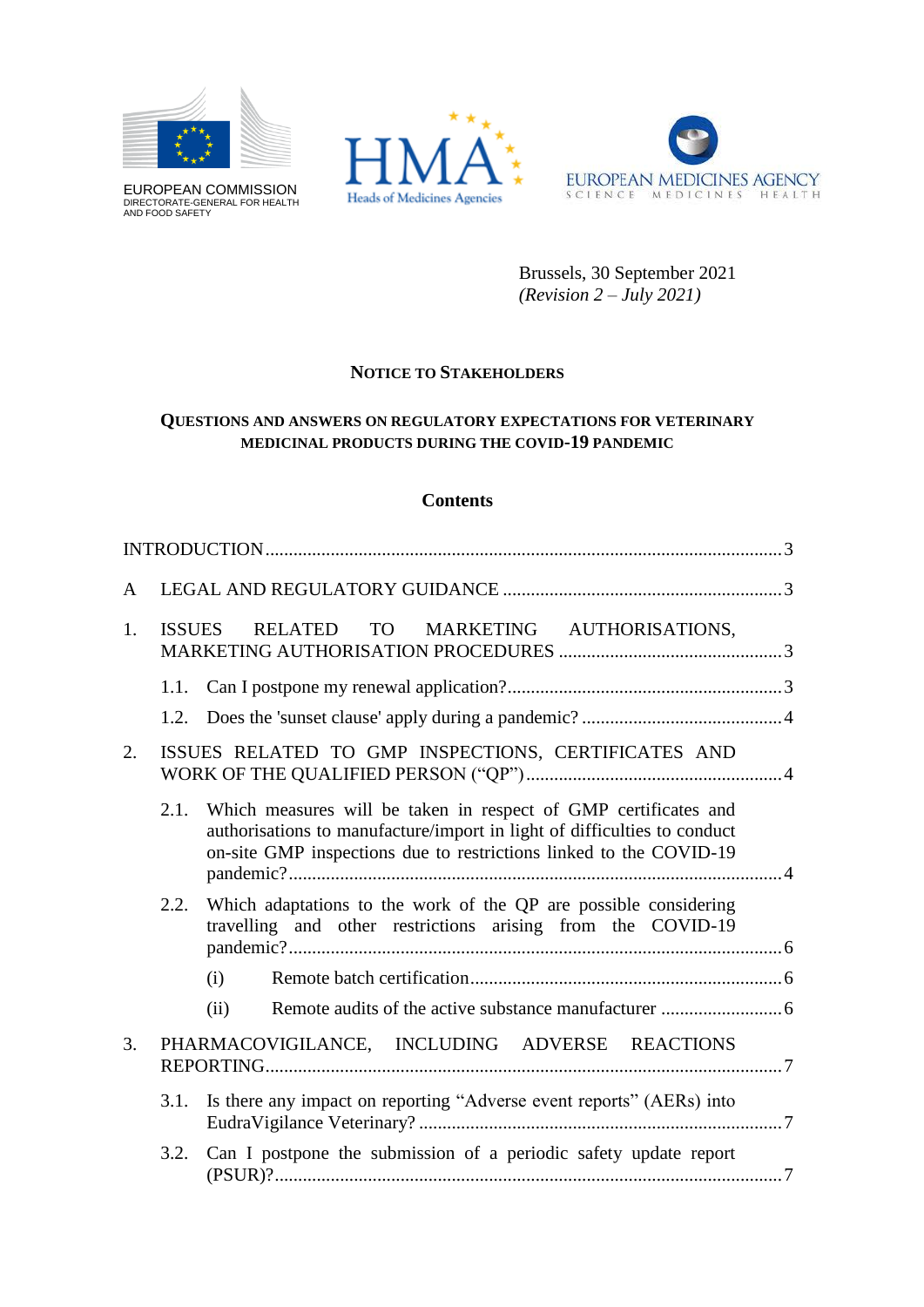|         | 3.3. Which measures will be taken in light of difficulties to conduct on-site                                                                       |  |
|---------|-----------------------------------------------------------------------------------------------------------------------------------------------------|--|
| $4_{-}$ |                                                                                                                                                     |  |
|         | 4.1. Is there any flexibility in the labelling and packaging requirements to<br>facilitate the movement of veterinary medicinal products within the |  |
|         |                                                                                                                                                     |  |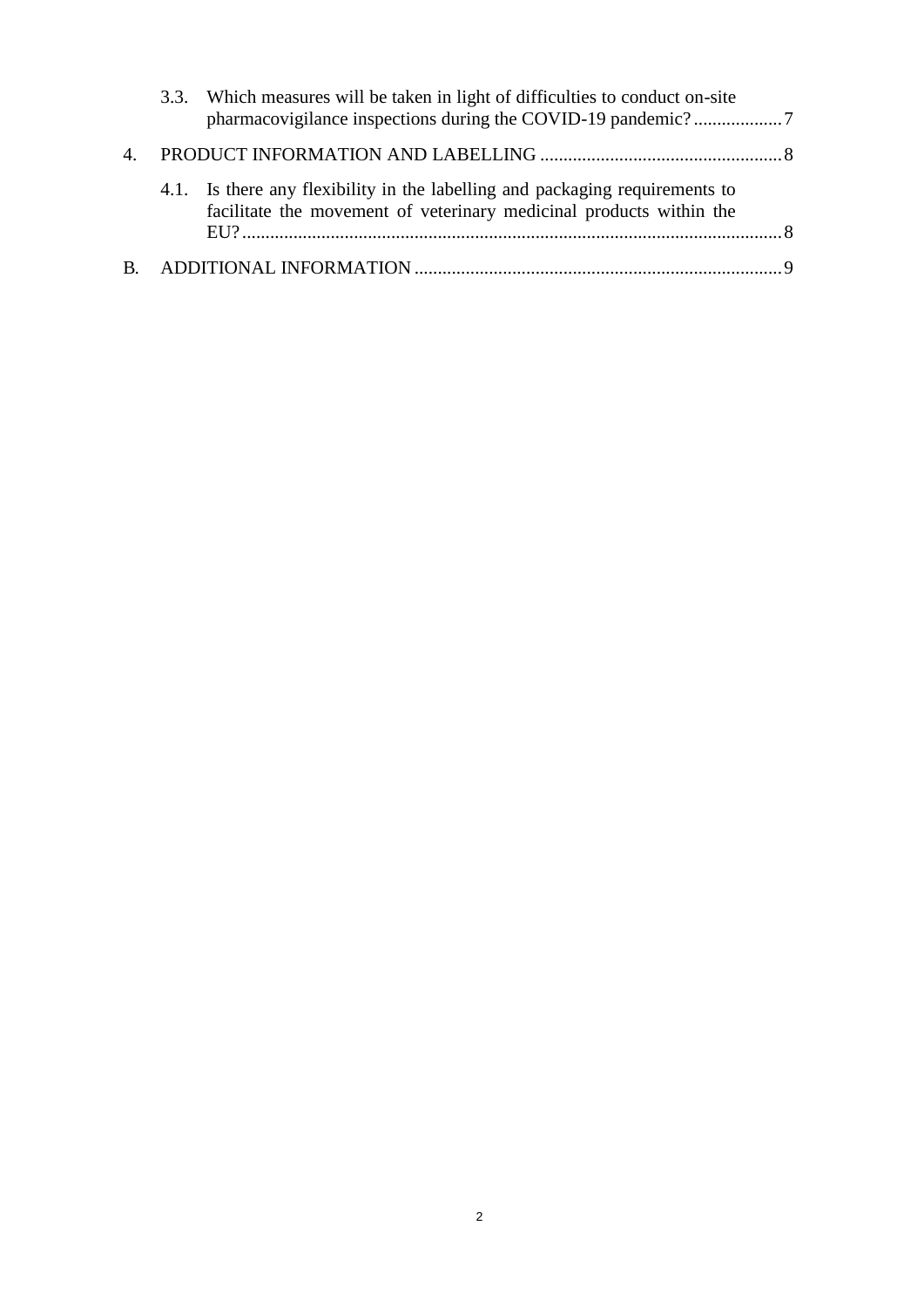# <span id="page-2-0"></span>**INTRODUCTION**

The current COVID-19 pandemic has a considerable impact on citizens, patients and businesses. It may force marketing authorisation holders ("MAHs") and regulatory authorities to operate under business continuity mode, impacting the standard way of working. Moreover, public and animal health needs may require quick actions or reprioritisation of operations.

The ultimate aim of the EU legislation on medicinal products is to ensure a high level of public and animal health. The COVID-19 pandemic is posing unprecedented challenges and ensuring continuity of supplies of medicines is a priority for public and animal health. Therefore, it is necessary to articulate appropriate measures to minimise risks of shortages while ensuring that the high standards of quality, safety and efficacy of medicines made available in the EU are maintained.

The veterinary sector plays an integral and fundamental role in maintaining the health and safety of animals, as well as the security and sustainability of our food supply and thus contributes in an essential way to public health. It is therefore important to provide some flexibility for veterinary medicinal products to allow their continued manufacturing and distribution with minimal disruption and without affecting their availability.

This document provides guidance to MAHs of veterinary medicinal products on regulatory expectations and flexibility during the COVID-19 pandemic. The document will be updated to address new questions and to adjust the content thereof to the evolution of the pandemic. For queries related to procedures that are not specifically addressed in this document, MAHs are invited to address the European Medicines Agency ("EMA") (for centrally authorised products) or the relevant national competent authorities ("NCAs") (for nationally authorised products).

This document does not provide guidance on the potential use of veterinary medicinal products in humans affected by COVID-19.

This document remains valid until further notice. It has been developed in cooperation between the European Commission, the Heads of Medicines Agencies network ("HMA"), the Coordination group for Mutual recognition and Decentralised procedures – veterinary ("CMDv") and EMA.

The ultimate responsibility for the interpretation of EU legislation is vested on the European Court of Justice and therefore the content of this document is without prejudice to a different interpretation that may be issued by the European Court of Justice.

### <span id="page-2-1"></span>**A LEGAL AND REGULATORY GUIDANCE**

### <span id="page-2-2"></span>**1. ISSUES RELATED TO MARKETING AUTHORISATIONS, MARKETING AUTHORISATION PROCEDURES**

### <span id="page-2-3"></span>**1.1.** Can I postpone my renewal application?

According to Article 39 of Regulation (EC) No 726/2004 and Article 28 of Directive 2001/82/EC, the initial standard marketing authorisation is valid for five years. Such marketing authorisation may be renewed on the basis of a re-evaluation of the benefitrisk assessment. To this end, the MAH shall provide EMA or the NCAs with a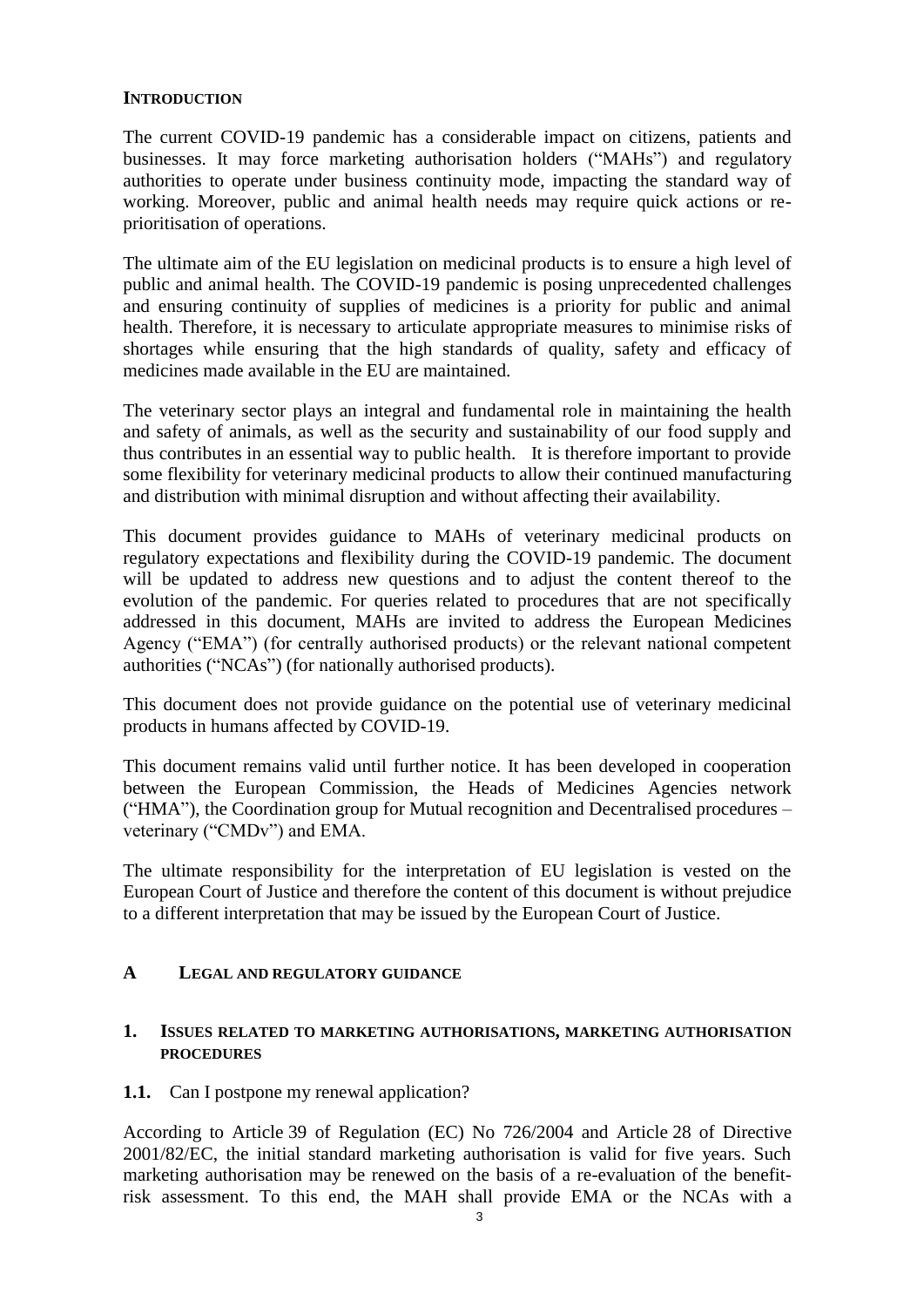consolidated version of the file in respect of quality, safety and efficacy, at least six months before the marketing authorisation ceases to be valid.

MAHs facing difficulties to meet this deadline due to exceptional circumstances arising from the COVID-19 pandemic, are invited to contact EMA (for centrally authorised products) or the reference Member State (for products authorised under the MRP/DCP) before the deadline foreseen for the submission of the renewal application, with a justified request to postpone the submission of the complete dossier to a later point in time. The reference Member State will consult with the concerned Member State(s) and advise the MAH on any further steps to be taken before the foreseen deadline. In case of purely national marketing authorisations, MAHs should contact the relevant NCA.

<span id="page-3-0"></span>**1.2.** Does the 'sunset clause' apply during a pandemic?

According to Article 28(4) to (6) of Directive 2001/82/EC and Article 39(4) to (6) of Regulation (EC) No 726/2004, any authorisation which within three years of its granting is not followed by the actual placing on the market of the authorised product in the authorising Member State or on the Union market will cease to be valid. When an authorised product previously placed on the market in the authorising Member State or in the Union is no longer actually present on the market for a period of three consecutive years, the authorisation for that product will cease to be valid.

Due to the current pandemic, initial market launch plans may need to be adapted in a way that could trigger the sunset clause mechanism. MAHs are reminded of the possibility to request an exemption in view of exceptional circumstances on human or animal health grounds.

For centrally authorised products, MAHs have to submit such a request under Article 39(6) of Regulation (EC) No 726/2004 to the European Commission. During the pandemic, the Commission may accept sunset clause requests that refer to the pandemic as a reason without the need for any further justification.

For nationally authorised products, MAHs have to submit such requests to the NCAs of the relevant Member State(s). NCAs will decide according to the national rules, considering the pandemic situation.

# <span id="page-3-1"></span>**2. ISSUES RELATED TO GMP INSPECTIONS, CERTIFICATES AND WORK OF THE QUALIFIED PERSON ("QP")**

<span id="page-3-2"></span>2.1. Which measures will be taken in respect of GMP certificates and authorisations to manufacture/import in light of difficulties to conduct on-site GMP inspections due to restrictions linked to the COVID-19 pandemic?

The COVID-19 pandemic has triggered national and international restrictions that may affect and/or prevent the conduct of certain on-site GMP inspections. In light of the severity of the current circumstances, measures should be put in place to ensure availability of GMP certificates and authorisations to manufacture/import to support regulatory submissions, as well as to maintain the validity of current GMP certificates and authorisations to manufacture/import.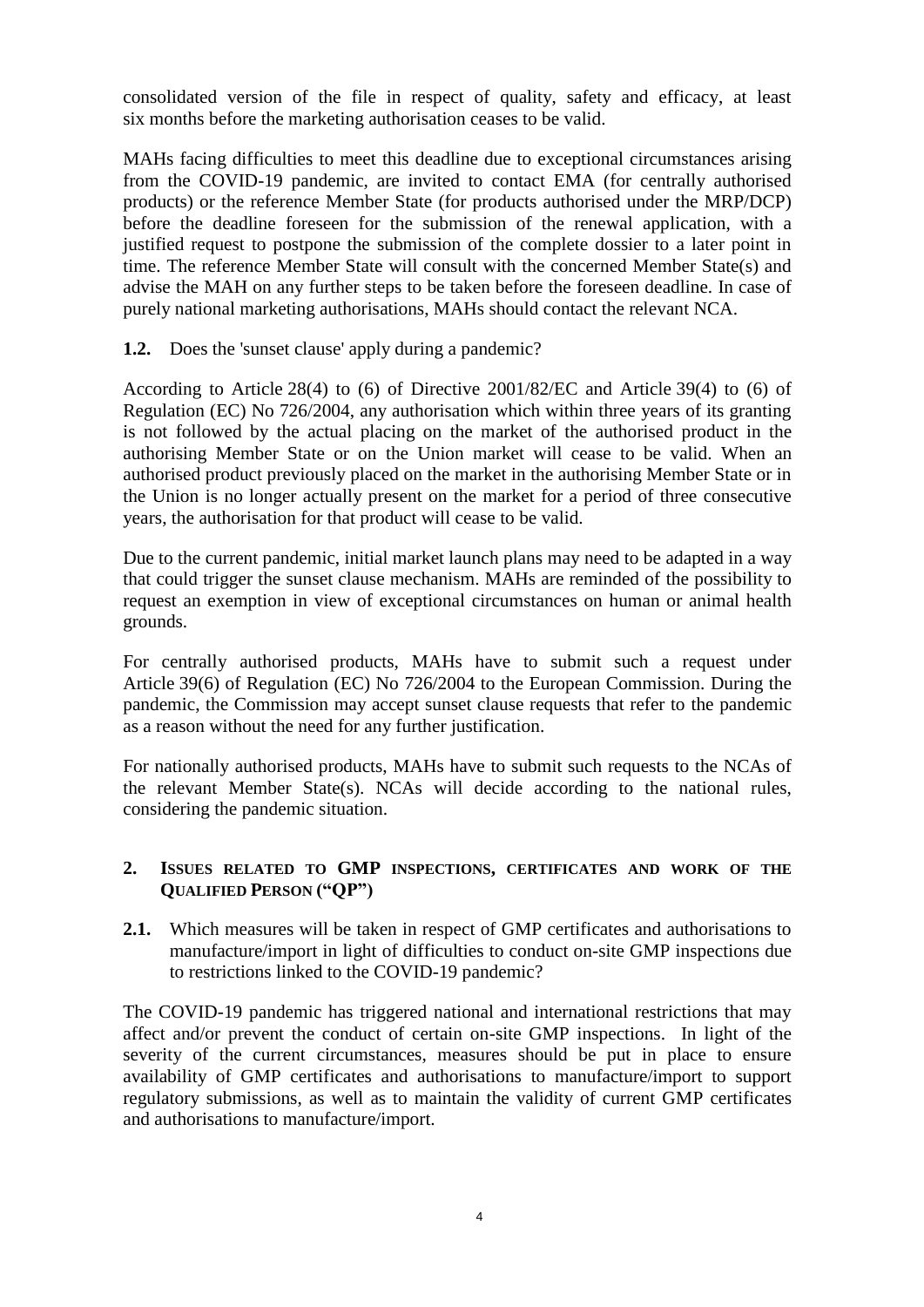Specifically, the validity of GMP certificates that support the manufacture and importation of veterinary medicinal products in the EEA should be extended to avoid disruptions in the availability of these products. The validity of authorisations to manufacture/import should also be extended (in case they are time-limited). With a view to ensuring the quality of veterinary medicinal products marketed in the EU/EEA, a distinct approach should be taken for sites that are located in the EEA and sites located outside the EEA that have never been inspected by an EEA supervisory authority.

## Sites located in the EEA

The validity of GMP certificates for manufacturing/importing sites of active substances and/or finished products in the EEA should be extended until the end of 2022 without the need for further action from the holder of the certificate.<sup>(1</sup>) This automatic extension does not apply where restrictions on the validity period are stated in the clarifying remarks on the GMP certificate and does not cover changes in the scope of the GMP certificate (e.g. new buildings, new veterinary medicinal products).

The validity of time-limited authorisations/registrations to manufacture/import should also be extended until the end of 2022 without the need for further action from the authorisation/registration holder. This automatic extension does not cover changes in the scope of the authorisation/registration (e.g. new premises, new veterinary medicinal products).

For new sites/facilities in the EEA that have never been inspected and authorised, a distant assessment may be conducted in order to evaluate whether the site could be authorised without a pre-approval inspection. In such cases, it should be indicated that the certificate has been granted on the basis of a distant assessment. Moreover, an on-site inspection should be conducted once circumstances permit. If the outcome of the distant assessment does not permit the granting of the GMP certificate, a clock-stop will be triggered until an on-site inspection is possible.

# Sites located outside the EEA

The validity of GMP certificates for manufacturing sites of active substances and/or finished products located outside the EEA should be extended until the end of 2021 without the need for further action from the holder of the certificate, unless the issuing/supervisory authority takes any action that affects the validity of the certificate. This automatic extension does not apply where restrictions on the validity period are stated in the clarifying remarks on the GMP certificate and does not cover changes in the scope of the GMP certificate (e.g. new buildings, new medicinal products).

For new sites/facilities in third countries where an inspection is required, and where there is no operational mutual recognition agreement (MRA) or the scope is not covered by the MRA, a distant assessment by an EEA supervisory authority may be conducted. A GMP certificate may be granted depending on the outcome of the assessment. In such cases, it should be indicated that the certificate has been granted on the basis of a distant assessment. Moreover, an on-site inspection should be conducted once circumstances permit. If the outcome of the distant assessment does not permit the granting of the GMP certificate, a clock-stop will be triggered until an on-site inspection is possible.

 $\overline{a}$  $($ <sup>1</sup> ) An explanatory footer has also been introduced in EudraGMDP database.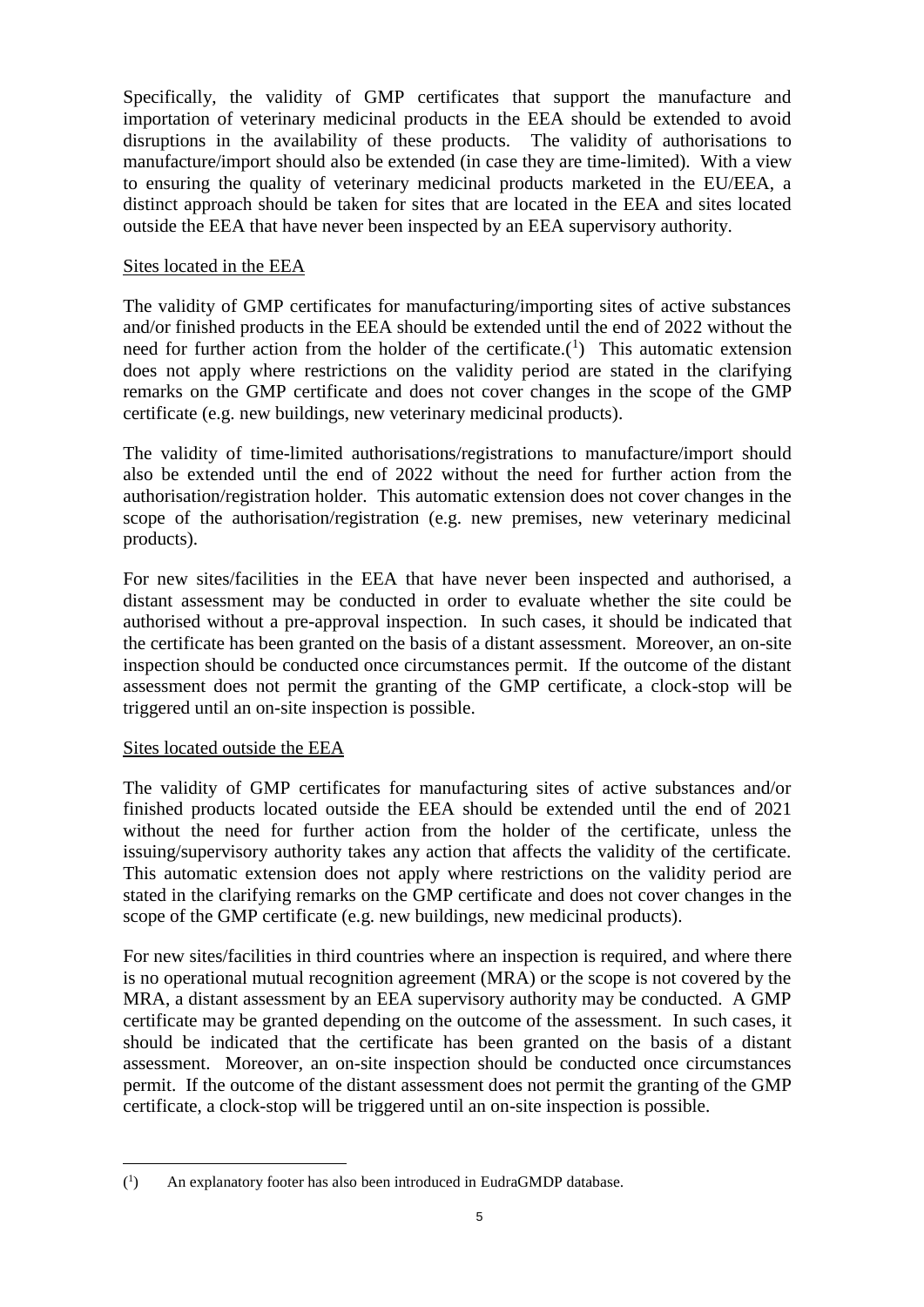# Important remarks

On-site inspections will be conducted according to risk-based inspection planning, taking into account any restrictions due to COVID-19.  $(^2)$ 

It is stressed that the obligation of manufacturers and importers to comply with GMP is not waived. It is incumbent upon manufacturers and importers to continue complying with GMP. Supervisory authorities will remain vigilant to ensure the quality of veterinary medicinal products that are made available in the EEA. Inspections (including distant assessments) may be launched at any time and, in case of non-compliance, appropriate regulatory actions will be triggered.

# <span id="page-5-0"></span>**2.2. Which adaptations to the work of the QP are possible considering travelling and other restrictions arising from the COVID-19 pandemic?**

# *(i) Remote batch certification*

<span id="page-5-1"></span>Remote batch certification is permissible under EU GMP rules, provided that the QP has access to all information necessary to enable them to certify the batch.

While in some Member States additional requirements have been introduced which may preclude remote certification, considering the current restrictions of travelling linked to the COVID-19 pandemic, remote certification should be acceptable in all EEA Member States.

<span id="page-5-2"></span>It is stressed that the obligations/responsibilities of the QP remain unchanged.

# *(ii) Remote audits of the active substance manufacturer*

On-site audits should be conducted by the manufacturer or independent third party auditors where possible. If not possible the QP can rely on remote audits and also take into consideration the results of inspections from EEA authorities. $(3)$ 

Remote audits should provide confidence that the active substance is fit-for-purpose and will not negatively affect the safety and efficacy of the veterinary medicinal product. The QP is expected to justify the controls in place on a scientific basis and record a risk assessment on a product specific basis. $(4)$ 

 $\overline{a}$  $($ <sup>2</sup> ) Resumption of inspections will vary according to timing of the lifting of containment measures taken by each country and other factors such as restoration of transport links.

 $\binom{3}{ }$ ) Guidance on good manufacturing practice and good distribution practice: Questions and answers. [https://www.ema.europa.eu/en/human-regulatory/research-development/compliance/good](https://www.ema.europa.eu/en/human-regulatory/research-development/compliance/good-manufacturing-practice/guidance-good-manufacturing-practice-good-distribution-practice-questions-answers#eu-gmp-guide-part-ii:-basic-requirements-for-active-substances-used-as-starting-materials:-gmp-compliance-for-active-substances-section)[manufacturing-practice/guidance-good-manufacturing-practice-good-distribution-practice](https://www.ema.europa.eu/en/human-regulatory/research-development/compliance/good-manufacturing-practice/guidance-good-manufacturing-practice-good-distribution-practice-questions-answers#eu-gmp-guide-part-ii:-basic-requirements-for-active-substances-used-as-starting-materials:-gmp-compliance-for-active-substances-section)[questions-answers#eu-gmp-guide-part-ii:-basic-requirements-for-active-substances-used-as](https://www.ema.europa.eu/en/human-regulatory/research-development/compliance/good-manufacturing-practice/guidance-good-manufacturing-practice-good-distribution-practice-questions-answers#eu-gmp-guide-part-ii:-basic-requirements-for-active-substances-used-as-starting-materials:-gmp-compliance-for-active-substances-section)[starting-materials:-gmp-compliance-for-active-substances-section](https://www.ema.europa.eu/en/human-regulatory/research-development/compliance/good-manufacturing-practice/guidance-good-manufacturing-practice-good-distribution-practice-questions-answers#eu-gmp-guide-part-ii:-basic-requirements-for-active-substances-used-as-starting-materials:-gmp-compliance-for-active-substances-section)

 $($ <sup>4</sup> ) [https://www.ema.europa.eu/en/documents/regulatory-procedural-guideline/guidance-template](https://www.ema.europa.eu/en/documents/regulatory-procedural-guideline/guidance-template-qualified-persons-declaration-concerning-good-manufacturing-practice-gmp_en.pdf)[qualified-persons-declaration-concerning-good-manufacturing-practice-gmp\\_en.pdf](https://www.ema.europa.eu/en/documents/regulatory-procedural-guideline/guidance-template-qualified-persons-declaration-concerning-good-manufacturing-practice-gmp_en.pdf)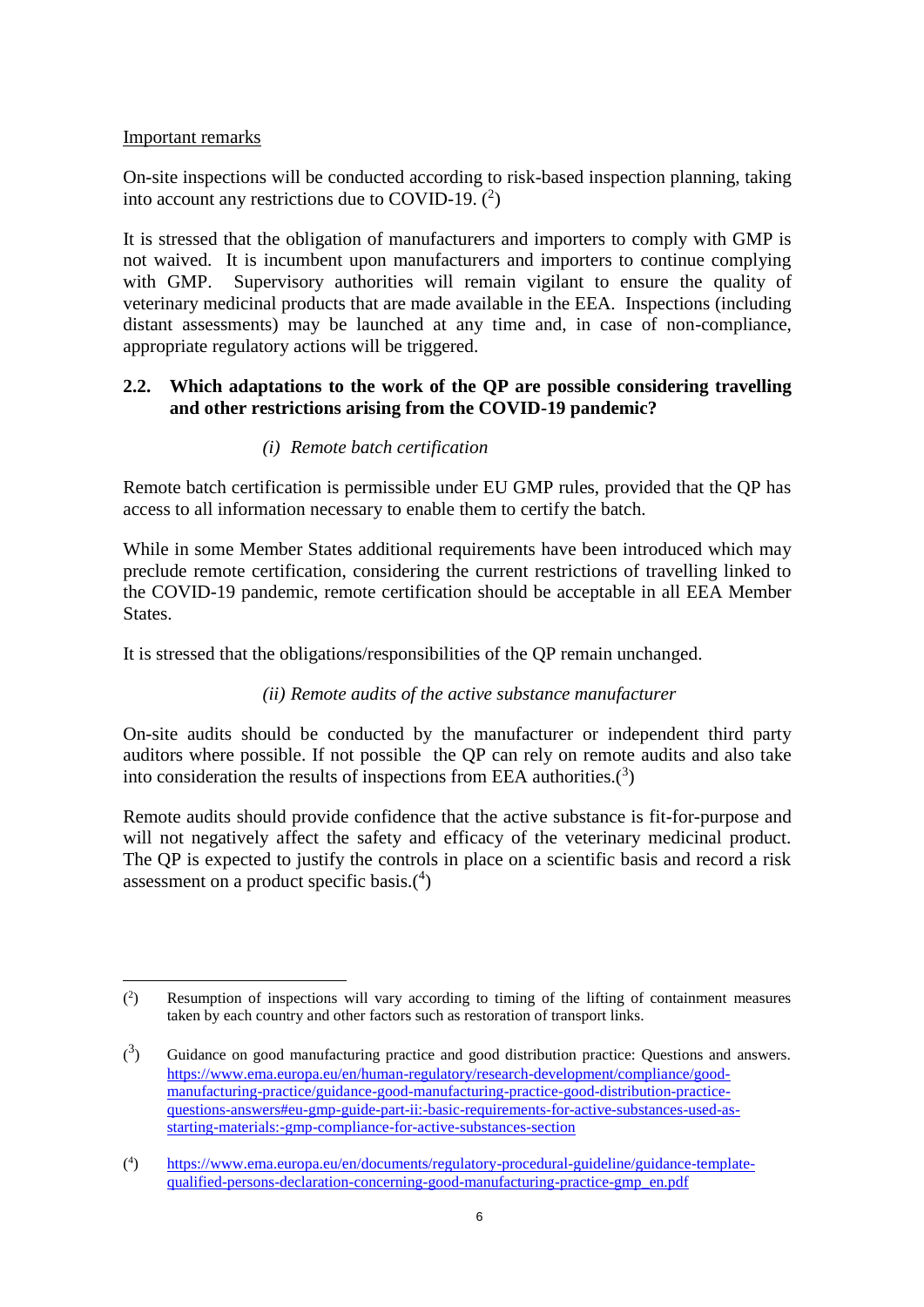### <span id="page-6-0"></span>**3. PHARMACOVIGILANCE, INCLUDING ADVERSE REACTIONS REPORTING**

### <span id="page-6-1"></span>**3.1. Is there any impact on reporting "Adverse event reports" (AERs) into EudraVigilance Veterinary?**

According to Article 49 of Regulation 726/2004 and Article 75(2) of Directive 2001/82/EC, MAHs shall submit electronically to the EudraVigilance Veterinary database all suspected serious adverse reactions and human adverse reactions relating to the use of veterinary medicinal products that occur in the Union and in third countries within 15 days following the day on which the MAH gained knowledge of the event.

This includes adverse reactions that result from use outside the terms of the marketing authorisation (off-label use) and adverse events in humans after treatment(s) of an animal.

During the current pandemic, there is a risk that the capacity of workforces in industry may be reduced e.g. due to high employee absenteeism. These exceptional circumstances may force companies to activate business continuity plans and prioritise activities. Therefore, in case MAHs are for justified reasons relating to the pandemic unable to continue standard reporting operations, they should temporarily—until the pandemic is resolved—prioritise their reporting obligations. In these circumstances, the MAHs are requested to immediately contact the EMA (for centrally authorised products) and the NCA of the Member State in which they hold a marketing authorisation.

### <span id="page-6-2"></span>**3.2. Can I postpone the submission of a periodic safety update report (PSUR)?**

According to Article 49(3) of Regulation (EC) No 726/2004 and Article 75(5) of Directive 2001/82/EC, unless other requirements have been laid down as a condition for the granting of the marketing authorisation, records of all suspected adverse reactions shall be submitted in the form of a PSUR, to the Agency and Member States immediately upon request or at least every six months after authorisation until the placing on the market. PSURs shall also be submitted immediately upon request or at least every six months during the first two years following the initial placing on the Union market and once a year for the following two years. Thereafter, the reports shall be submitted at three-yearly intervals, or immediately upon request.

MAHs facing difficulties to meet this deadline due to exceptional circumstances arising from the COVID-19 pandemic, are invited to contact EMA (for centrally authorised products) or the reference Member State (for products authorised under the MRP/DCP), in reasonable time before the deadline foreseen for the submission of the PSUR, with a justified request to postpone the submission of the PSUR to a later point in time. The reference Member State will consult with the concerned Member State(s) and advise the MAH on any further steps to be taken before the foreseen deadline. In case of purely national marketing authorisations, MAHs should contact the relevant NCA.

# <span id="page-6-3"></span>**3.3. Which measures will be taken in light of difficulties to conduct on-site pharmacovigilance inspections during the COVID-19 pandemic?**

According to Art. 80 (1)(d) of Directive (EC) 2001/82, the national competent authorities have the obligation to inspect the premises, records and documents of marketing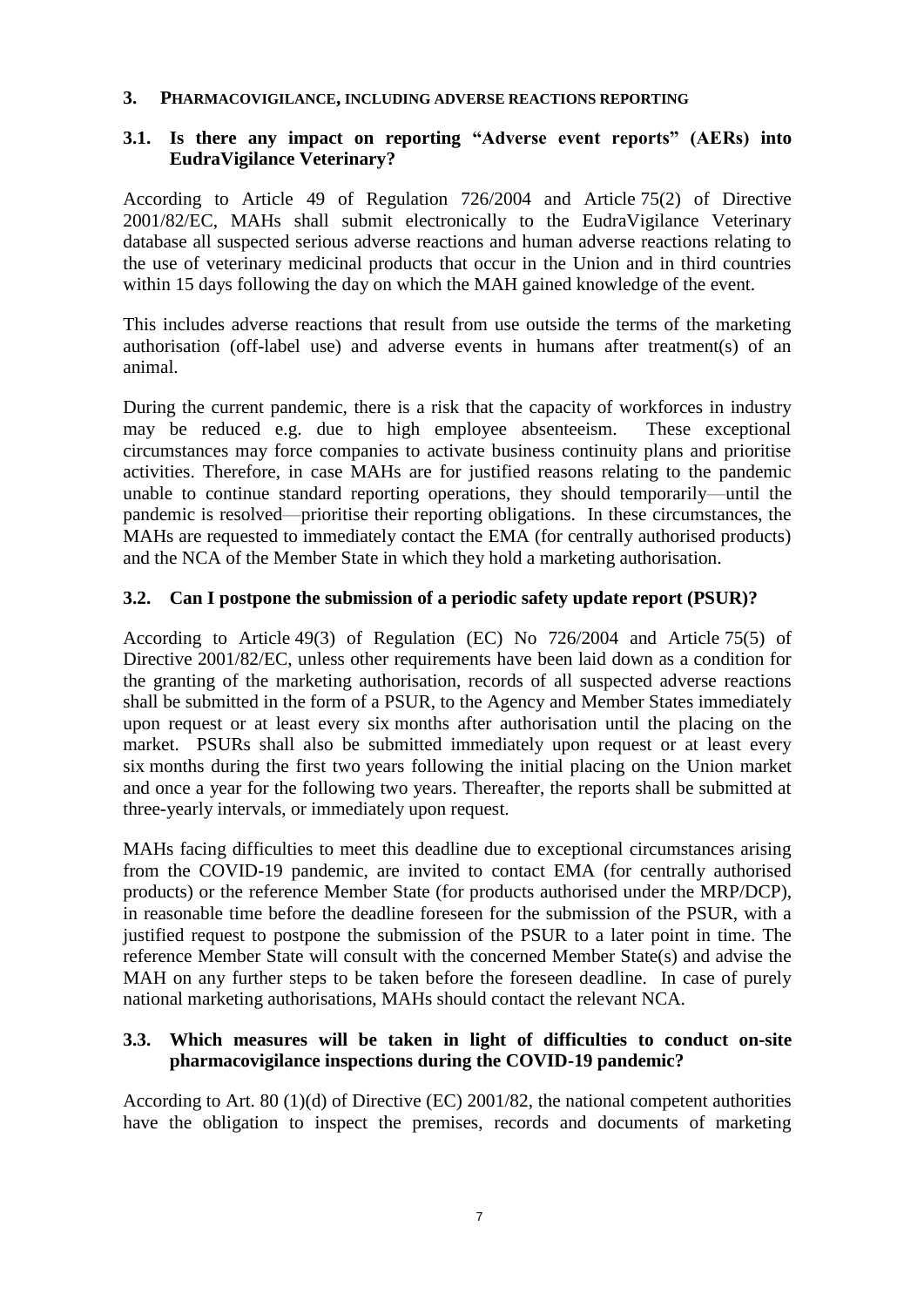authorisation holders or any firms performing the activities relating to pharmacovigilance on behalf of a marketing authorisation holder (pharmacovigilance inspections) $5$ .

During the COVID-19 pandemic, on-site inspections may not be possible due to multiple factors, including difficulties and restrictions related to travelling between and within the countries, restrictions to accessing facilities and additional health risks for inspectors and inspectees. Regulatory authorities also may need to prioritise, reduce or postpone certain activities and look for alternative ways of supervision using a risk-based approach. For pharmacovigilance inspections that are part of pharmacovigilance inspection programmes and cannot be conducted on-site, a remote inspection may be considered if appropriate and feasible. Decision on "for cause" inspections should be considered on a case-by-case basis by inspectors and concerned assessors, as applicable, to determine whether a remote inspection is feasible, and it could fulfil the purpose of the requested inspection.

Remote inspections should follow, where applicable, the guidelines that already exist for the conduct of GxP inspections but should also take into consideration the limitations imposed by using a remote process. The compatibility of the systems operated by the MAH and the concerned NCA is fundamental to ensuring that the inspectee meets the technical requirements to provide remote access to electronic systems, as well as maintains communication with and provides support to inspectors. During the remote inspection initiation phase, the inspectee should provide detailed information as requested by the inspectors to allow a feasibility assessment by the inspection team.

## <span id="page-7-0"></span>**4. PRODUCT INFORMATION AND LABELLING**

 $\overline{a}$ 

# <span id="page-7-1"></span>**4.1. Is there any flexibility in the labelling and packaging requirements to facilitate the movement of veterinary medicinal products within the EU?**

It is necessary to facilitate the movement of veterinary medicinal products within the EU so that they can be made available in the Member States where they are needed the most. In the current exceptional circumstances, the regulatory flexibilities foreseen in the Directive 2001/82/EC should be fully utilised. Under Article 61(1) of Directive 2001/82/EC Member States may grant full or partial exemptions to certain labelling and packaging requirements for products intended to be administered only by a veterinarian.

During the COVID-19 pandemic, Member States may therefore accept, within the boundaries of Article 61(1), that the product information of products marketed in their territory may not be translated into the relevant official language if there are severe problems of availability of that veterinary medicinal product in the Member State.

In these exceptional circumstances, it may moreover be accepted that national specific information does not appear in the packaging/labelling, or that the presentation differs from the presentations authorised in the Member State where the product is marketed.

MAHs are required to notify the relevant national competent authorities in advance and should also provide a link to a website where the product information in the relevant

<sup>5</sup> Related information: Guidelines on Pharmacovigilance for Medicinal Products for Veterinary Use (Volume 9B - Version October 2011).